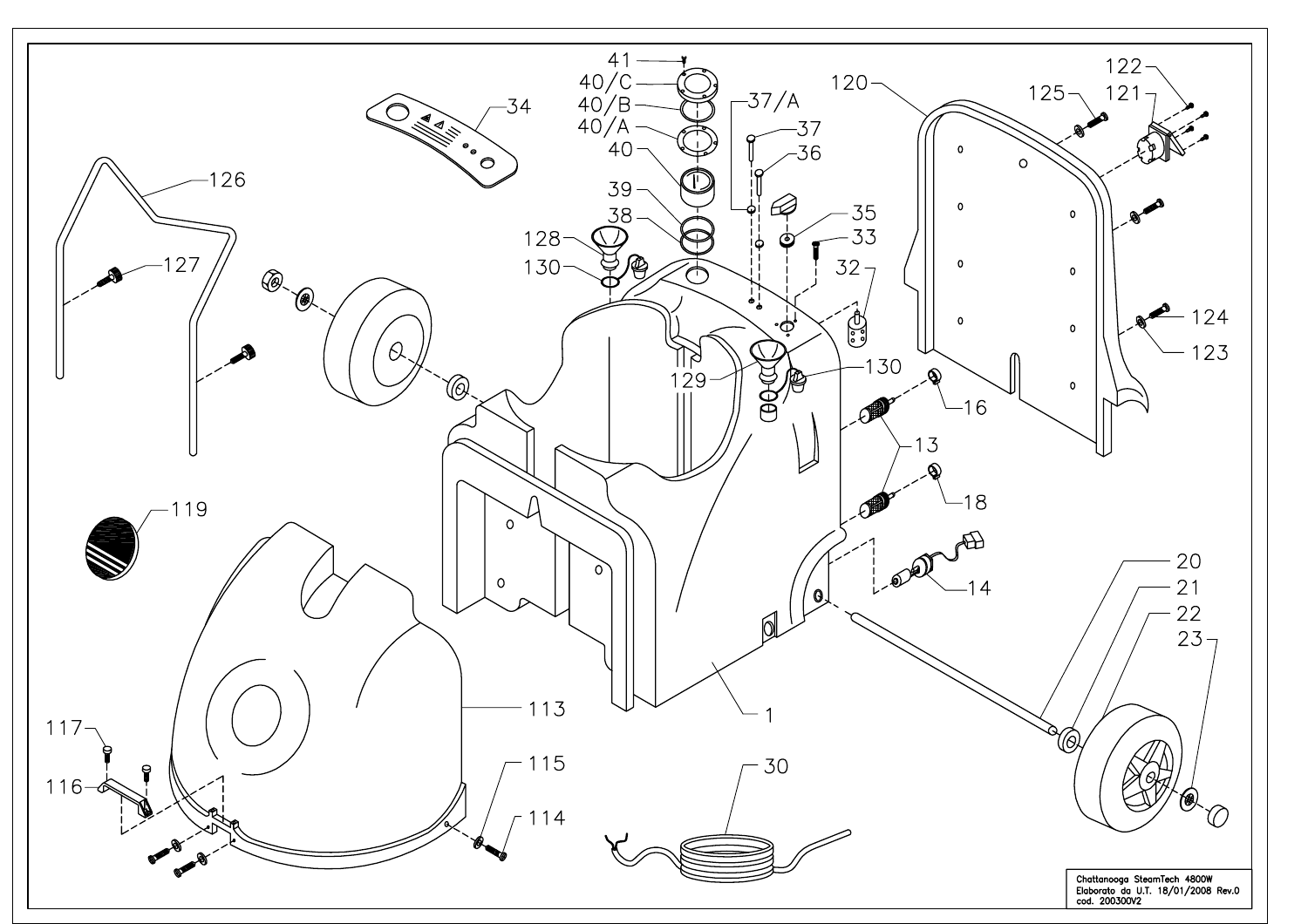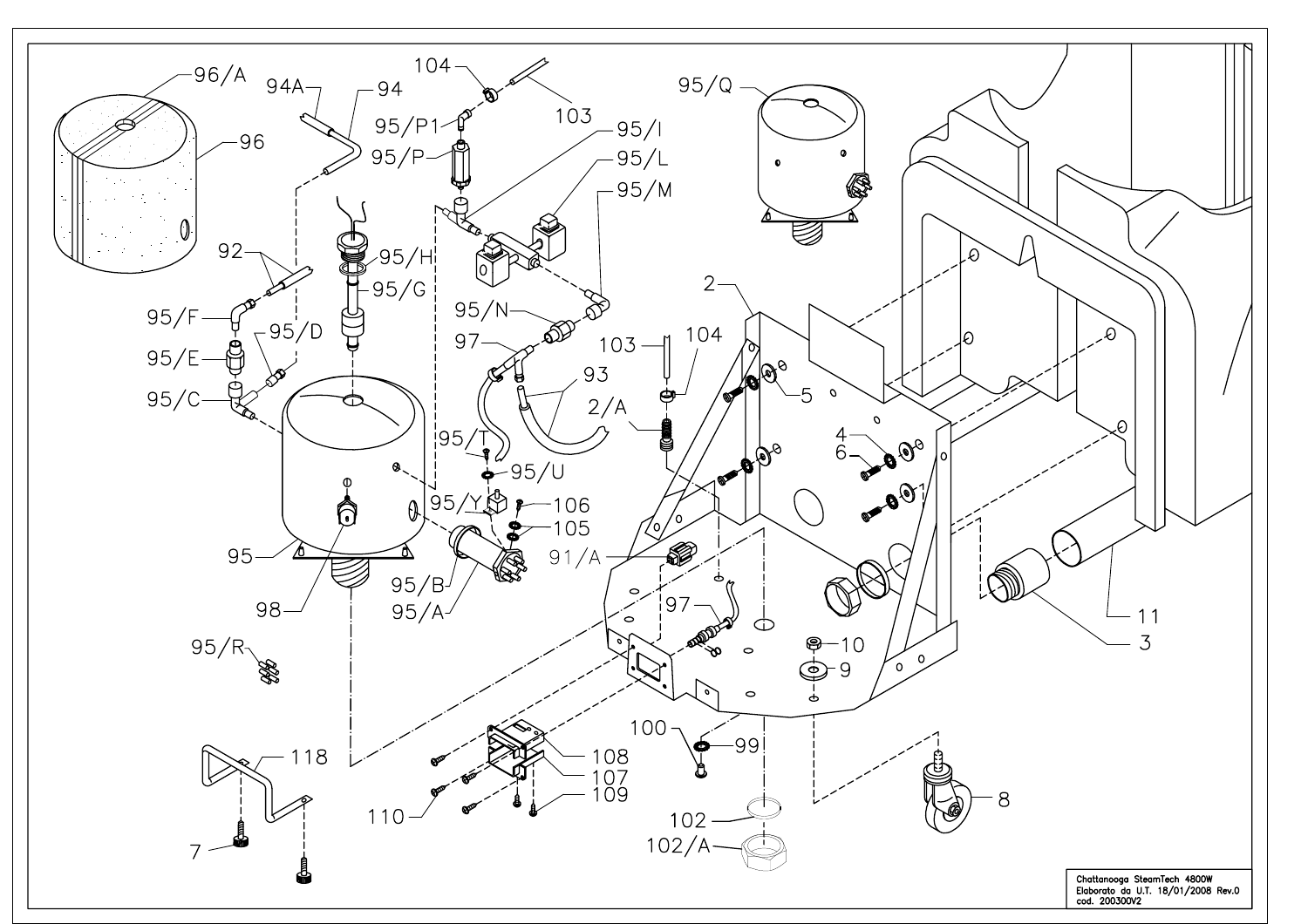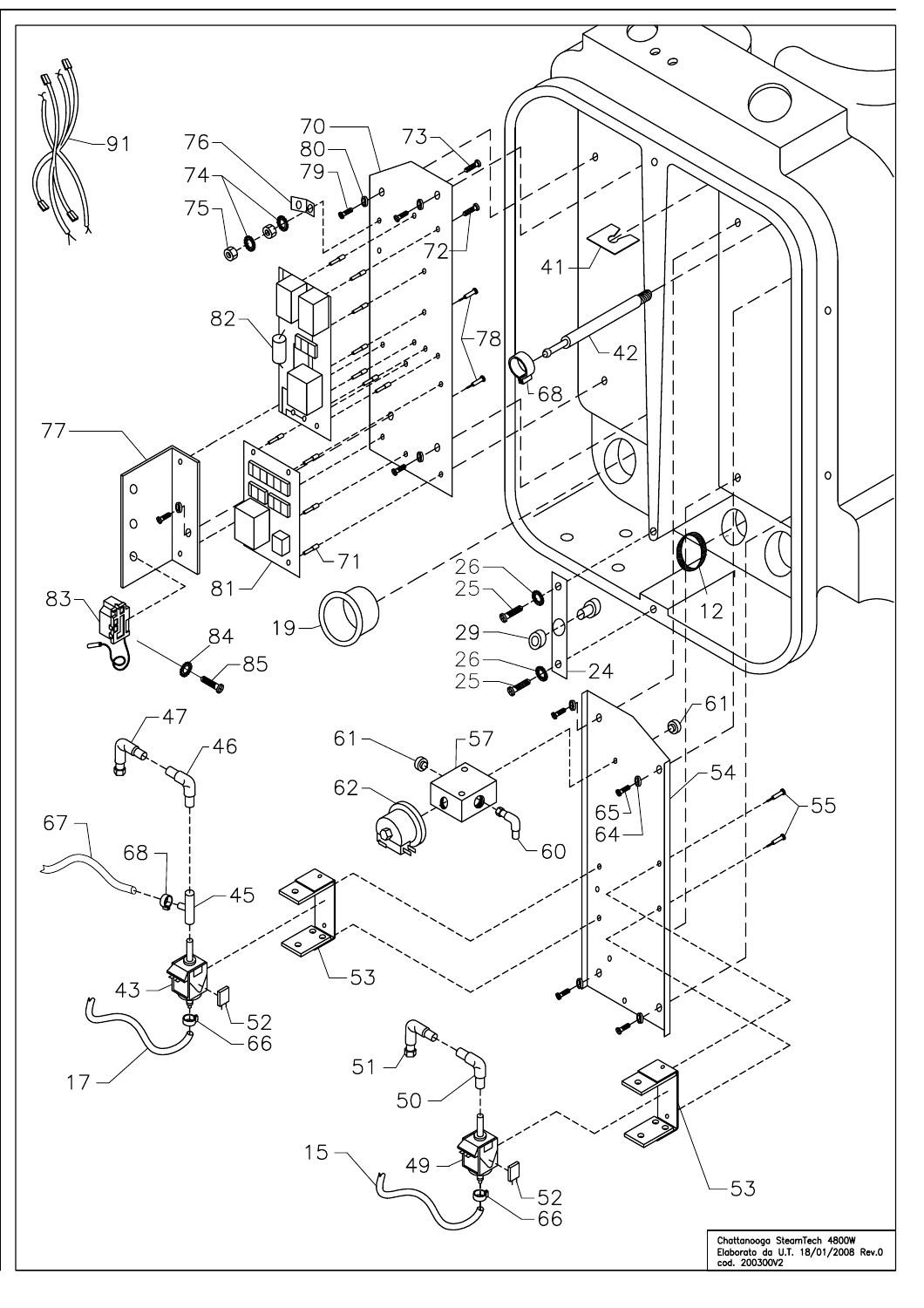| Pos.                                                  | <b>Codice</b>           | Q.tà                | <b>Denominazione</b>                                   | <b>Denomination</b>                              |  |  |  |
|-------------------------------------------------------|-------------------------|---------------------|--------------------------------------------------------|--------------------------------------------------|--|--|--|
| CH. STEAM TECH 4800 230V cod. 200300V2 REV.0 18/01/08 |                         |                     |                                                        |                                                  |  |  |  |
| 1                                                     | CA1181                  | 1                   | <b>GRUPPO CENTR. SERBAT. BLU</b>                       | <b>BLUE TANK GROUP</b>                           |  |  |  |
| $\overline{2}$                                        | RA3085V1                | 1                   | STAFFA ANT. CALDAIA-RUOTE                              | <b>MOUNT BASE</b>                                |  |  |  |
| 2/A                                                   | RA3020                  | 1                   | PORTAGOMMA 7 X1/8 MASCHIO                              | <b>TUBE COUPLER</b>                              |  |  |  |
| 3                                                     | PP0007                  | $\overline{2}$      | RACCORDO TUBO SCATOLA Ø50                              | <b>FITTING</b>                                   |  |  |  |
| 4                                                     | <b>VI7311</b>           | 4                   | RONDELLA DENTELLATA Ø10                                | WASHER Ø10                                       |  |  |  |
| 5                                                     | $\overline{VI73}13$     | $\overline{4}$      | RONDELLA GREMB. ZN 10X30                               | WASHER ZN 10X30                                  |  |  |  |
| $\overline{6}$                                        | VI7125                  | 4                   | VITE M10X20 STEAM TECH                                 | SCREW M10X20                                     |  |  |  |
| $\overline{7}$                                        | PG5032                  | $\overline{2}$      | VOLANTINO TMP V1/30/V-M6X20                            | <b>HAND WHEEL SCREW</b>                          |  |  |  |
| $\overline{8}$                                        | PG5409                  | $\overline{2}$      | RUOTA Ø100 10MAX15 GIREV.                              | <b>WHEEL Ø100 MAX15</b>                          |  |  |  |
| $\overline{9}$                                        | VI7313                  | $\overline{2}$      | RONDELLA GREMB. ZN 10X30                               | WASHER ZN 10X30                                  |  |  |  |
| 10                                                    | VI7225                  | $\overline{2}$      | <b>DADO AUTOBLOK M10</b>                               | NUT M10                                          |  |  |  |
| 11                                                    | PG5345                  | mt 0.428            | TUBO ELETTRICO Ø50 (S/TECH)                            | <b>HOSE Ø50</b>                                  |  |  |  |
| 12                                                    | PG5145                  | $\overline{c}$      | GUARNIZ. TUBI. PASS. EL./IDR.                          | <b>GASKET</b>                                    |  |  |  |
| 13                                                    | <b>FL9000</b>           | $\overline{2}$      | FILTRO DET/ACQ STEAM TECH                              | DET/WATER FILTER STEAM TECH                      |  |  |  |
| 14                                                    | PE2327                  | $\mathbf 1$         | INTERR. REED GALLEGG. ORIZZ.                           | REED SWITCH HORIZONTAL FLOAT                     |  |  |  |
| 15                                                    | PG5365                  | mt 0.35             | TUBO PVC TRASPARENTE 6X9                               | PVC HOSE 6X9                                     |  |  |  |
| 16                                                    | PG5247                  | 1                   | FASCETTA BIFILARE 9.8-10.4                             | CLAMP 9.8-10.4                                   |  |  |  |
| 17                                                    | PG5365                  | mt 0.6              | TUBO PVC TRASPARENTE 6X9                               | PVC HOSE 6X9                                     |  |  |  |
| 18                                                    | PG5247                  | 1                   | FASCETTA BIFILARE 9.8-10.4                             | CLAMP 9.8-10.4                                   |  |  |  |
| 19                                                    | PP0005                  | $\overline{2}$      | TAPPO VANO EL./IDR. S/TECH                             | <b>CAP</b>                                       |  |  |  |
| 20                                                    | RA3090                  | $\mathbf{1}$        | PERNO RUOTA STEAM TECH                                 | <b>WHEEL AXLE</b>                                |  |  |  |
| 21                                                    | RA3091                  | $\overline{2}$      | <b>SPESSORE PERNO-RUOTA</b>                            | <b>WHEEL AXLE BLOCK</b>                          |  |  |  |
| 22                                                    | PG5416                  | $\overline{2}$      | RUOTA POSTERIORE S/TECH                                | <b>WHEEL</b>                                     |  |  |  |
| 23                                                    | PG5245                  | $\overline{2}$      | COLLARE ELAST. FERMO RUOTA                             | ELASTIC COLLAR FOR WHEEL                         |  |  |  |
| 24<br>25                                              | RA3094                  | 1<br>$\overline{2}$ | STAFFA CAVO ALIMENTAZIONE                              | <b>MOUNT BASE</b><br><b>SCREW M6X10</b>          |  |  |  |
| 26                                                    | <b>VI7188</b><br>VI7303 | $\overline{2}$      | VITE TCB TC ZN M6X10<br>RONDELLA DENTELLATA ZN Ø8      | WASHER ZN Ø8                                     |  |  |  |
| 29                                                    | PE2361                  | 1                   | PRESSACAV.PLASTICO PG16                                | <b>CABLE PRESS</b>                               |  |  |  |
| 30                                                    | PE1090D                 | 1                   | CAVO DI ALIMENTAZIONE 4800                             | POWER CABLE                                      |  |  |  |
| $\overline{32}$                                       | PE2270                  | 1                   | COMMUTATORE 20A 400V                                   | <b>COMMUTATOR</b>                                |  |  |  |
| 33                                                    | VI7164                  | 3                   | VITE AUTOFIL.2.9X13 T.S.P T.C.                         | <b>SCREW 2.9X13</b>                              |  |  |  |
| $\overline{34}$                                       | AD9020                  | $\mathbf{1}$        | ADESIVO SERIG. PANN. COM.                              | <b>STICKER COMAND PANEL</b>                      |  |  |  |
| 35                                                    | PG5308                  | 1                   | <b>PASSATUBO ELIS</b>                                  | <b>GASKET ELIS</b>                               |  |  |  |
| 36                                                    | PE22257                 | 1                   | SPIA LUM. SERIG. VERDE INC.                            | <b>GREEN INDICATOR LIGHT</b>                     |  |  |  |
| $\overline{37}$                                       | PE22197                 | 1                   | SPIA LUM. SERIG. ROSSA INC.                            | <b>RED INDICATOR LIGHT</b>                       |  |  |  |
| 37/A                                                  | PG5106                  | $\overline{1}$      | OR 9.25X1.78 NBR GRIGIO                                | O-RING                                           |  |  |  |
| 38                                                    | PG5123                  | $\mathbf{1}$        | OR 29,82X2,62 SILICONE ROSSO                           | O-RING                                           |  |  |  |
| 39                                                    | PG51237                 | 1.                  | OR 3193 Ø48,89X2,62 MANOMETRO                          | O-RING                                           |  |  |  |
| 40                                                    | PE24027                 | $\mathbf{1}$        | MANOMETRO/CONTAORE COMPL. 6bar                         | <b>COUNTER</b>                                   |  |  |  |
| 40/A                                                  | RA30807V1               | 1                   | STAFFA SUPP. TERMOMETRO DIGITALE                       | <b>MOUNT BASE</b>                                |  |  |  |
| 40/B                                                  | PG5115                  | $\mathbf{1}$        | OR 34.65X1.78 NBR NERO                                 | O-RING 34.65X1.78                                |  |  |  |
| 40/C                                                  | 1200117V1               | 1                   | CORNICE TERMOMETRO DIGIT. NERA                         | <b>MOUNT BASE</b>                                |  |  |  |
| 41                                                    | VI7105                  | $\overline{5}$      | RONDELLA GREMBIULINA ZN8X24                            | <b>WASHER</b>                                    |  |  |  |
| 42                                                    | 510303                  | 1                   | TUBO COLLEG. INT. CORTO                                | <b>HOSE</b>                                      |  |  |  |
| 43                                                    | PE2404                  | $\mathbf{1}$        | POMPA ET500P-1/8"F NBR 230/50                          | PUMP ET500                                       |  |  |  |
| 45                                                    | PE2415                  | $\mathbf{1}$        | DEAREATORE POMPA ET500                                 | <b>BLEEDER VALVE FOR PUMP</b>                    |  |  |  |
| 46                                                    | RA3147                  | 1                   | RACCORDO GOMITO 1/8"F-1/8"M                            | <b>ELBOW VALVE</b>                               |  |  |  |
| 47                                                    | RA3105                  | 1                   | RACCORDO GOMITO 8X6-1/8"M                              | <b>ELBOW VALVE</b>                               |  |  |  |
| 49                                                    | PE2404                  | 1                   | POMPA ET500P-1/8"F NBR 230/50                          | PUMP ET500                                       |  |  |  |
| 50                                                    | RA3147                  | 1                   | RACCORDO GOMITO 1/8"F-1/8"M                            | <b>ELBOW VALVE</b>                               |  |  |  |
| 51                                                    | RA3104                  | 1<br>$\overline{2}$ | RACCORDO GOMITO 6X4-1/8"M                              | <b>ELBOW VALVE</b>                               |  |  |  |
| 52<br>53                                              | PE2408<br>RA3056        | $\overline{2}$      | <b>TERMOPROTETTORE 100° C</b><br>STAFFA SUPPORTO POMPA | THERMAL CUT OUT 100° C<br><b>MOUNT BASE PUMP</b> |  |  |  |
| 54                                                    | RA3093                  | 1                   | <b>STAFFA GRUPPO POMPE</b>                             | <b>MOUNT BASE</b>                                |  |  |  |
| 55                                                    | VI7022                  | $\overline{4}$      | RIVETTO ALL. ZN NERO Ø4X12                             | <b>RIVET</b>                                     |  |  |  |
| 57                                                    | RA3089                  | $\mathbf 1$         | BLOCCHETTO 4 VIE PRESSOST.                             | 4 WAY CONNECTOR                                  |  |  |  |
| 60                                                    | RA3155                  | 1                   | RACCORDO GOMITO 1/8M X4/2 (OGIVA)                      | <b>ELBOW VALVE</b>                               |  |  |  |
| 61                                                    | RA3168                  | 1                   | TAPPO PER RACCORDO 1/8"M                               | CAP FOR STRAIGHT VALVE                           |  |  |  |
| 62                                                    | PE2411                  | 1                   | PRESSOST. 16A 250V 4-9 Bar                             | PRESSURE SWITCH 4-9 Bar                          |  |  |  |
| 64                                                    | VI7316                  | 4                   | ROND. GREMB. 6X16                                      | WASHER 6X16                                      |  |  |  |
| 65                                                    | $\overline{VI7}041$     | 4                   | <b>VITE 5X10</b>                                       | SCREW 5X10                                       |  |  |  |
|                                                       |                         |                     |                                                        |                                                  |  |  |  |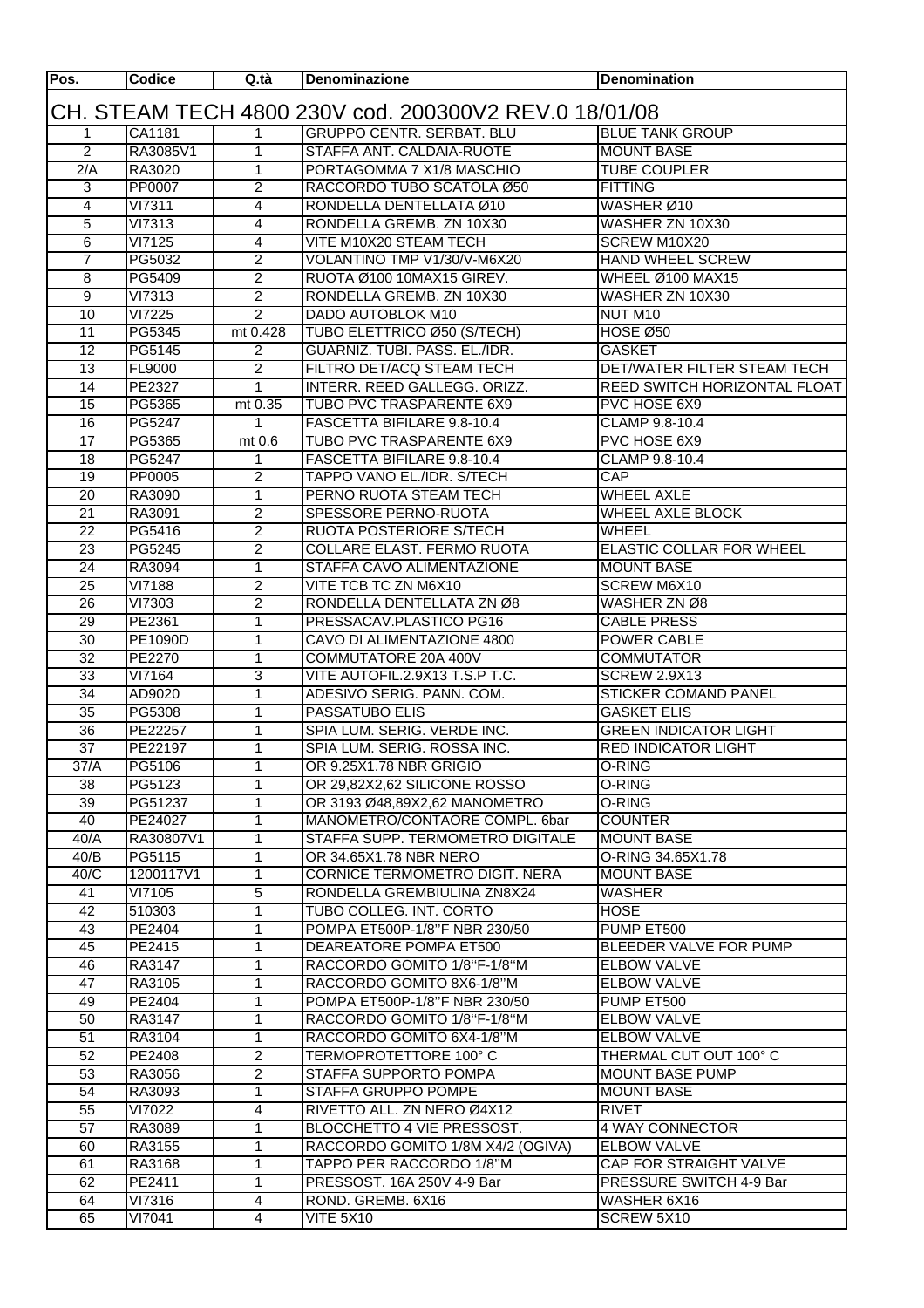| 66              | <b>PG5247</b>    | $\mathbf{2}^{\circ}$ | FASCETTA BIFIL.9.8-10.4                             | CLAMP 9.8-10.4                                         |
|-----------------|------------------|----------------------|-----------------------------------------------------|--------------------------------------------------------|
| 67              | PG5365           | mt 0.35              | TUBO PVC TRASPARENTE 6X9                            | <b>PVC HOSE 6X9</b>                                    |
| 68              | PG5247           | $\overline{2}$       | FASCETTA BIFIL.9.8-10.4                             | CLAMP 9.8-10.4                                         |
| 70              | RA3092           | 1                    | STAFFA GRUPPO SCHEDE                                | <b>MOUNT BASE</b>                                      |
| $\overline{71}$ | PG5064           | $\overline{9}$       | DISTANZIATORE IN PLASTICA                           | <b>PLASTIC SPACER</b>                                  |
| $\overline{72}$ | VI7148           | 9                    | VITE 4.8 MET. ZN TC TC 3X8                          | SCREW 4.8 ZN 3X8                                       |
| $\overline{73}$ | VI7157           | $\overline{2}$       | VITE 4.8 MET. ZN TC 4X16                            | <b>SCREW 4.8 ZN 4X16</b>                               |
| 74              | VI7318           | 4                    | RONDELLA DENTELLATA Ø4                              | WASHER Ø4                                              |
| 75              | <b>VI7212</b>    | 4                    | DADO ZINCATO Ø4                                     | NUT ZN Ø4                                              |
| 76              | PE2370           | 1                    | FASTON F 6.3 C/FORO VITE                            | <b>TERMINAL</b>                                        |
| 77              | RA3087           | $\mathbf{1}$         | STAFFA SUPP. TERMOSTATI                             | <b>MOUNT BASE</b>                                      |
| 78              | VI7022           | $\overline{2}$       | RIVETTTO ACCIAIO 4X12                               | <b>RIVET</b>                                           |
| 79              | VI7041           | 4                    | <b>VITE 5X10</b>                                    | SCREW 5X10                                             |
| 80              | VI7316           | 4                    | RONDELLA GREMB. 6X16                                | WASHER 6X16                                            |
| 81              | <b>PE2347D</b>   | 1                    | SCHEDA CIRC. ELETTR. TVAP20                         | ELECTRONIC BOARD TVAP20                                |
| 82              | PE2349           | $\mathbf 1$          | SCHEDA CONT. POT. TVAP30                            | ELECTRONIC BOARD TVAP30                                |
| 83              | PE20475          | $\mathbf{1}$         | TERMOSATO 230° BULBO RM                             | <b>CONTROL THERM. RESET 230° C</b>                     |
| 84              | VI7318           | $\overline{2}$       | RONDELLA DENTELLATA M4                              | <b>WASHER</b>                                          |
| 85              | VI7121           | $\overline{2}$       | VITE M4X6 TC.TC UNI7687 DIN7985                     | <b>SCREW</b>                                           |
| 91              | PE1090           | 1                    | CABL. COMPL. S/TECH 4800                            | COMP. WIRING STEAM TECH 4800                           |
| 91/A            | PE2177           | $\mathbf{1}$         | <b>FRUTTO PRESA 7P</b>                              | CONNECTOR FOR TOOLS                                    |
| 92              | RA3201           | mt 0.93              | <b>TUBO TEFLON Ø6X8</b>                             | <b>HOSE</b>                                            |
| 92/A            | PG5360           | mt 0.83              | TUBO EPDM 12X15 (S/TECH)                            | <b>HOSE</b>                                            |
| 93              | RA3209           | mt 1.35              | TUBO TEFLON Ø6X4                                    | <b>HOSE</b>                                            |
| 93/A            | PG5338           | mt 1.15              | TUBO EPDM NERO Ø 7X10                               | <b>HOSE</b>                                            |
| 94              | RA3210           | mt 0.97              | <b>TUBO TEFLON Ø4X2</b>                             | <b>HOSE</b>                                            |
| 94/A            | PG5338           | mt 0.87              | TUBO EPDM NERO Ø 7X10                               | <b>HOSE</b>                                            |
| 95              | 090243V1         | 1                    | CALDAIA NUDA S/ TECH 4800                           | <b>BOILER</b>                                          |
| 95/A            | PE25226          | 1                    | RESISTENZA 3600W 230V                               | <b>HEATING ELEMENT</b>                                 |
| 95/B            | PG5139           | $\mathbf{1}$         | GUARNIZIONE ALLUM. 42X50X1.5                        | <b>GASKET ALUMINIUM</b>                                |
| 95/C            | RA30803          | 1                    | RACCORDO 75° 1/8FX1/8FX1/8M                         | <b>ELBOW VALVE</b>                                     |
| 95/D            | RA3186           | 1                    | RACCORDO DRITTO 1/8 C/OGIVA                         | <b>STRAIGHT VALVE</b>                                  |
|                 |                  |                      |                                                     |                                                        |
| 95/E            | RA3408           | 1                    | VALVOLA N/RIT MOLLA DURA                            | <b>NON RETURN VALVE</b>                                |
| 95/F            | RA3167           | 1                    | RACCORDO GOMITO 6X8-1/8F                            | <b>ELBOW VALVE</b>                                     |
| 95/G            | RA33277          | 1                    | TAP. OTTONE C/SONDA 110mm + 12bar                   | <b>BRASS CAP +PROBE</b>                                |
| 95/H            | PG51033          | 1                    | GUARNIZ. TEFLON Ø33.5X40X2                          | <b>GASKET</b>                                          |
| 95/1            | RA31035          | 1                    | RACCORDO A T 1/8"FX1/8"FX1/8"M                      | 3-WAYS VALVE 1/8FFM                                    |
| 95/L            | PE2337           | $\mathbf{1}$         | ELETTROV. 6650+2 BOBINE 230V                        | SOLENOID VALVE DOUBLE OUTLET                           |
| 95/M            | RA3147           | 1                    | RACC. GOMITO 1/8"F-1/8"M                            | <b>ELBOW VALVE</b>                                     |
| 95/N            | RA3409           | 1                    | VALV. N/RIT. MM MOLLA DEBOLE                        | <b>NON RETURN VALVE</b>                                |
| 95/P            | RA3411           | $\mathbf{1}$         | VALVOLA 1/8"M 7,5 bar SD.1°+PGØ7 GOM.               | PRESSURE VALVE 7.5 Bar                                 |
| 95/P1           | RA30372          | $\mathbf{1}$         | RACCORDO GOMITO 3/8M PG Ø7                          | <b>ELBOW VALVE</b>                                     |
| 95/Q            | 990047V1         | 1                    | <b>CALDAIA NUDA STEAM TECH</b>                      | <b>BOILER</b>                                          |
| 95/T            | VI7152           | 1                    | VITE AUTOF. CR. NERA 3.5X9.5                        | <b>SCREW CR. 3.5X9.5</b>                               |
| 95/U            | <b>VI7318</b>    | 1                    | ROND. DENTELLATA Ø4                                 | WASHER Ø4                                              |
| 95/Y            | PE2344           | 1                    | TERMOSTATO 275°C RIPRISTINO                         | <b>THERMOSTAT</b>                                      |
| 96              | IS4020           | $\mathbf{1}$         | <b>ISOLANTE CALDAIA</b>                             | <b>BOILER INSULATION</b>                               |
| 96/A            | <b>IS4021</b>    | 1                    | <b>ISOLANTE CALDAIA</b>                             | <b>BOILER INSULATION</b>                               |
| 97              | PG7010           | 1                    | <b>UGELLO M + TUBO TEFLON</b>                       | MALE NOZZLE+STEAM HOSE                                 |
| 98              | PE2303           | 1                    | TERMOSTATO 160° C RIPRIST.                          | <b>RESET THERMOSTAT</b>                                |
| 99              | VI73036          | $\overline{3}$       | RONDELLA DENTELLATA INOX M6                         | <b>WASHER</b>                                          |
| 100             | 85120230         | $\overline{3}$       | VITE TBEI ISO 7380 M6X16 INOX                       | <b>SCREW</b>                                           |
| 102             | PG52074          | 1                    | GUARNIZIONE SILICONE Ø50 SP.4                       | EPDM GASKET Ø 45                                       |
| 102/A           | RA31634          | $\mathbf{1}$         | TAPPO DRENAGGIO 1 1/2"F                             | BOILER DRAIN CAP 1 1/2"F                               |
| 103             | PG53015          | mt 0.33              | TUBO SILICONE TELATO INOX Ø5X11                     | <b>HOSE</b>                                            |
| 104             | PG5209           | $\overline{2}$       | FASCETTA STRIK MONO.9-11                            | SINGLE EAR CLAMP                                       |
| 105             | <b>VI7318</b>    | $\overline{2}$       | ROND. DENTELLATA Ø4                                 | WASHER Ø4                                              |
| 106             | VI7152           | 1                    | VITE AUTOF. CR. NERA 3.5X9.5                        | <b>SCREW CR. 3.5X9.5</b>                               |
| 107             | 120102           | 1                    | <b>CORPO PRESA INFERIORE</b>                        | <b>BOTTOM SOCKET COVER</b>                             |
| 108             | 120101           | 1                    | <b>CORPO PRESA SUPERIORE</b>                        | <b>TOP SOCKET COVER</b>                                |
| 109             | VI7105           | $\overline{c}$       | VITE RAPID FIX ZN TC 3.9X16                         | <b>SCREW</b>                                           |
| 110             | VI7152           | 4                    | VITE AUTOF.CR. NERA 3.5X9.5                         | <b>SCREW CR. 3.5X9.5</b>                               |
| 113<br>114      | CA1182<br>VI7190 | 1<br>4               | COFANO ANTERIORE BLU<br>VITE M6X55 ZN "BUTTON HEAD" | <b>BLUE FRONT BODY</b><br>SCREW M6X55 ZN "BUTTON HEAD" |